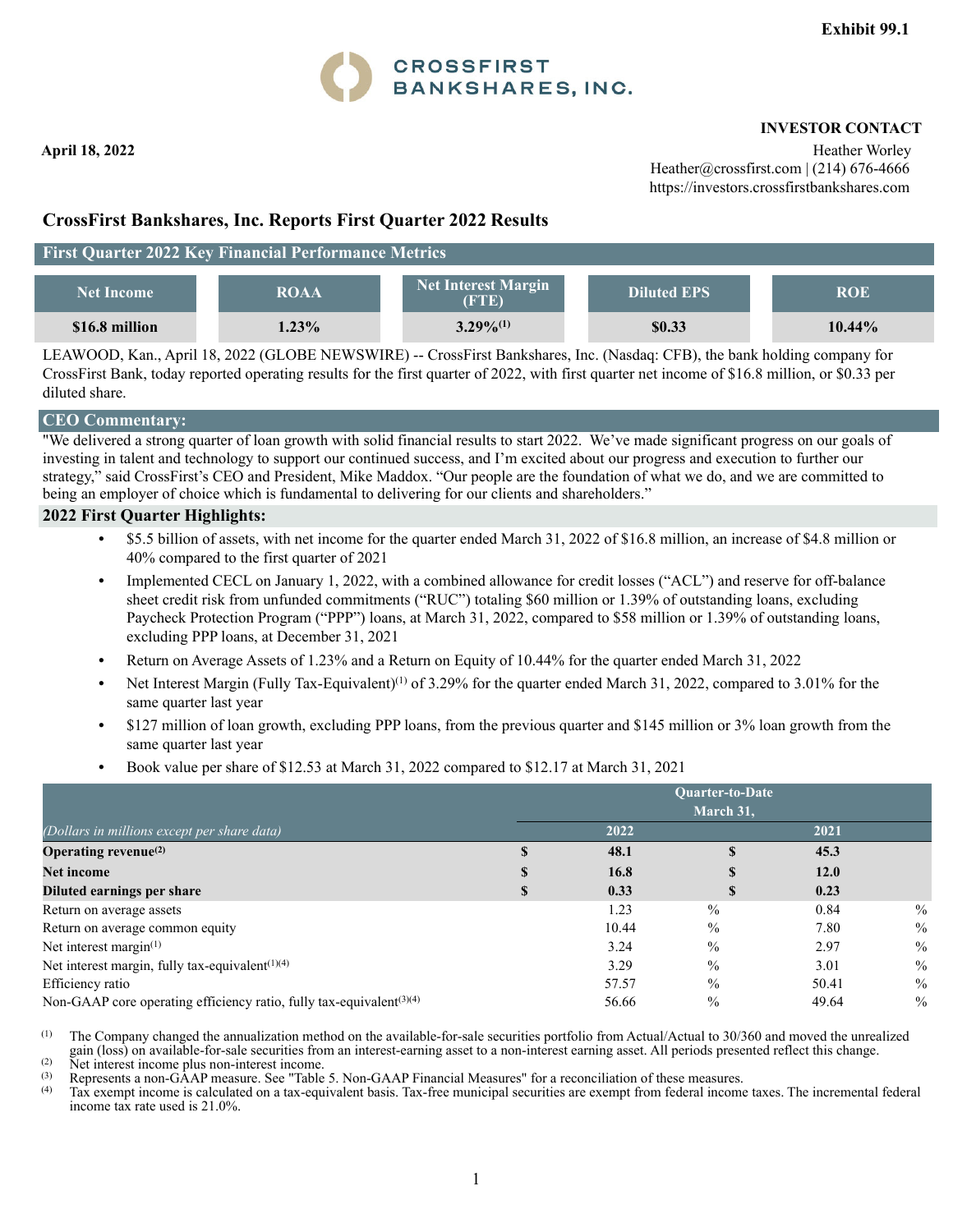#### **Income from Operations**

#### **Net Interest Income**

Interest income was \$47.8 million for the first quarter of 2022, a decrease of 1% from the first quarter of 2021 and a decrease of 3% from the previous quarter. Interest income was slightly down from the first quarter of 2021 as a result of lower average loans outstanding and a reduction of PPP fee income. Average earning assets totaled \$5.4 billion for the first quarter of 2022, a decrease of \$223 million or 4% from the same quarter in 2021. For the first quarter of 2022, interest income declined compared to the prior quarter primarily due to fewer days in the quarter and nonaccrual loan movement.

Interest expense for the first quarter of 2022 was \$4.6 million, or 34% lower than the first quarter of 2021 and 19% lower than the previous quarter. Average interest-bearing deposits decreased to \$3.5 billion in the first quarter of 2022, or a 15% decrease from the same prior year period. FHLB and short-term borrowing decreases also impacted interest expense for the current quarter, decreasing \$0.2 million or 14% compared to the first quarter of 2021. The decline in cost of funds from the previous quarter to 0.39%, compared to 0.48% for the fourth quarter of 2021, was the primary driver of lower interest expense sequentially. The prepayment of \$40 million of FHLB advances in the fourth quarter of 2021 was a primary driver of the higher cost of funds in the fourth quarter. The prepayment penalty on the FHLB advances contributed to a 0.05% increase in the previous quarter.

Net interest income totaled \$43.1 million for the first quarter of 2022 or 1% less than the fourth quarter of 2021, and 5% higher than the first quarter of 2021. Tax-equivalent net interest margin decreased to 3.29% in the current quarter, from 3.30% in the previous quarter, and increased from 3.01% in the same quarter in 2021. During the first quarter of 2022, CrossFirst realized \$0.9 million in fees from the forgiveness of \$34 million of PPP loans. The Company will continue to recognize fees over the life of the loans or as the loans are forgiven. The tax-equivalent adjustment, which accounts for income taxes saved on the interest earned on nontaxable securities and loans, was \$0.8 million for the first quarter of 2022.

#### **Non-Interest Income**

Non-interest income increased \$0.8 million in the first quarter of 2022 or 19% compared to the same quarter of 2021 and increased \$0.1 million compared to the fourth quarter of 2021. The increase in non-interest income compared to the previous quarter was due to a \$0.2 million increase in credit card fees and \$0.2 million increase in service charge income, partly offset by a \$0.2 million decrease in letter of credit fees. The increase in non-interest income compared to the same quarter of 2021, was primarily due to increases of \$0.3 million in credit card fees and \$0.5 million in service charge income.

#### **Non-Interest Expense**

Non-interest expense for the first quarter of 2022 was \$27.7 million, which increased 21% compared to the first quarter of 2021 and increased 4% from the fourth quarter of 2021. Salaries and benefit costs were higher in the current quarter by \$1.5 million compared to the prior quarter and \$4.4 million higher than the same quarter in the prior year mainly due to increased hiring for market expansion and increased incentive expenses. Software and communication expenses increased \$0.2 million compared to the same quarter in the prior year, offset by a \$0.4 million decrease in deposit insurance premiums. Compared to the prior quarter, occupancy expense increased \$0.1 million and software and communication expenses increased \$0.1 million, partly offset by a decrease in other non-interest expenses.

CrossFirst's effective tax rate for the first quarter of 2022 was 20%, as compared to 19% for the first quarter of 2021 and 22% in the fourth quarter of 2021. The tax rate for the first quarter of 2022 decreased slightly compared to the prior quarter due to the impact of stock-based awards vesting. For both comparable periods, the Company continued to benefit from the tax-exempt municipal bond portfolio and bankowned life insurance. The tax-exempt benefit diminishes as the Company's ratio of taxable income to tax-exempt income increases.

The Company changed the annualization method on the available-for-sale securities portfolio from Actual/Actual to 30/360 and moved the unrealized gain (loss) on available-for-sale securities from an interest-earning asset to a non-interest earning asset. All periods presented reflect this change.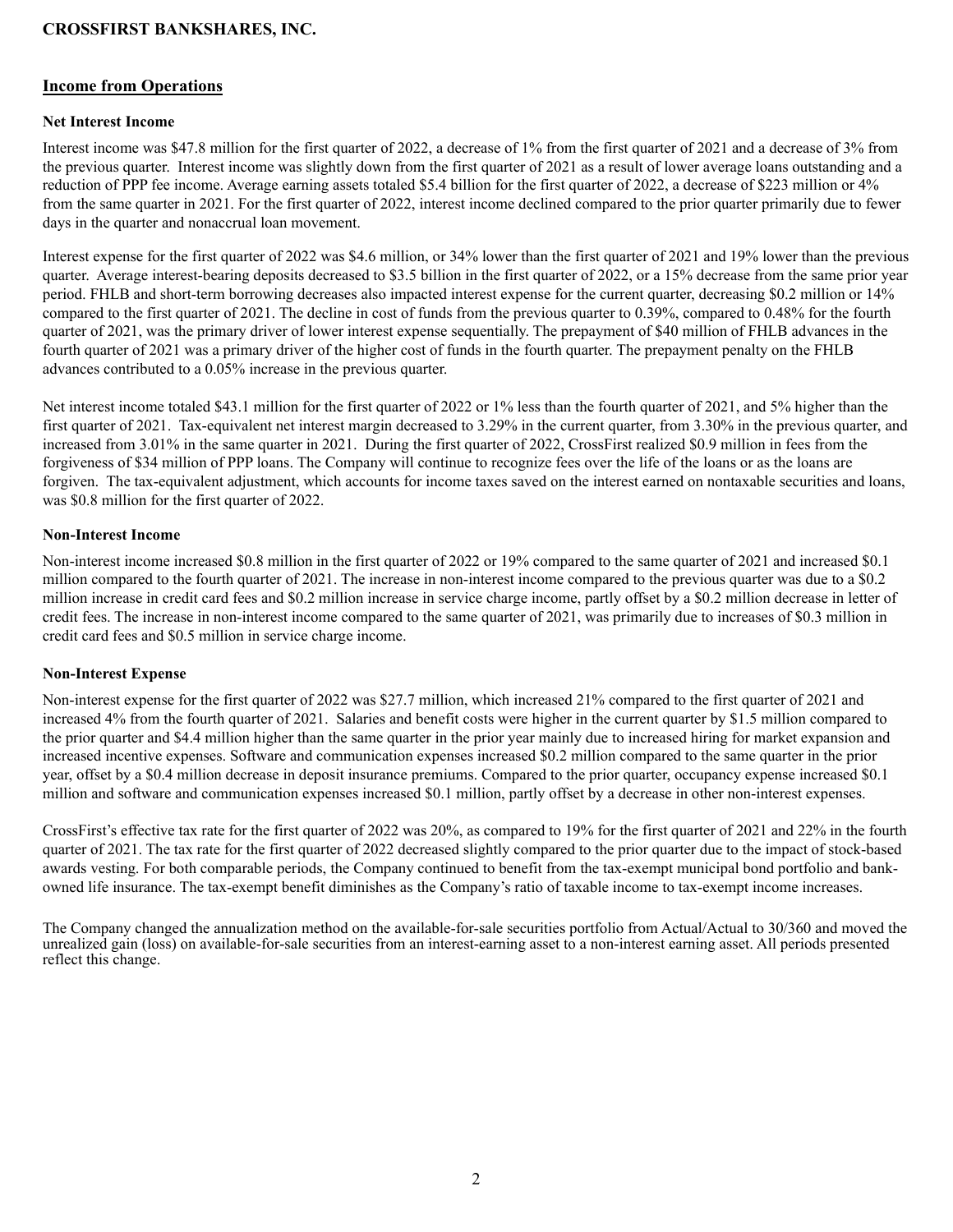## **Balance Sheet Performance & Analysis**

During the first quarter of 2022, total assets decreased by \$103 million or 2% compared to December 31, 2021, and decreased \$480 million or 8% compared to March 31, 2021. Total assets decreased on a linked quarter basis primarily due to a \$206 million decrease in cash and cash equivalents, partly offset by a \$97 million increase in net loans. The year-over-year decrease was due to decreases in cash and cash equivalents of \$354 million and PPP loan forgiveness of \$305 million. Non-interest-bearing deposits decreased \$53 million compared to December 31, 2021, and increased \$316 million from March 31, 2021. During the first quarter of 2022, available-for-sale investment securities decreased \$23 million to \$723 million compared to December 31, 2021. The securities yields decreased 2 basis points to a tax equivalent yield of 3.00% for the first quarter of 2022 compared to the prior quarter.

#### **Loan Results**

During the first quarter of 2022, the Company experienced an increase in average loans of \$112 million compared to the fourth quarter of 2021, and a decrease of \$174 million or 4% compared to the first quarter of 2021. The year-over-year reduction in average loans was primarily a result of PPP loan forgiveness. Net of PPP loans, average loans grew 4% compared to the quarter ended December 31, 2021. Loan yields decreased 17 basis points to 4.00% during the first quarter of 2022 and increased 6 basis points compared to the same prior year quarter.

|                                         | 1Q22        | 4Q21 |       | 3Q21       |     | 2021                  |    | 1021  |    | QoQ<br>Growth<br>$(S)^{(1)}$ | QoQ<br>Growth<br>$(\frac{9}{6})^{(1)(2)}$ |    | YoY<br>Growth<br>$(\$)$ | YoY<br><b>Growth</b><br>$(\frac{9}{6})^{(2)}$ |
|-----------------------------------------|-------------|------|-------|------------|-----|-----------------------|----|-------|----|------------------------------|-------------------------------------------|----|-------------------------|-----------------------------------------------|
|                                         |             |      |       |            |     | (Dollars in millions) |    |       |    |                              |                                           |    |                         |                                               |
| <b>Average loans (gross)</b>            |             |      |       |            |     |                       |    |       |    |                              |                                           |    |                         |                                               |
| Commercial                              | \$<br>1,434 | \$   | ,328  | \$<br>.233 | \$. | .221                  | \$ | ,329  | \$ | 106                          | $8\%$                                     | \$ | 105                     | $8\%$                                         |
| Energy                                  | 274         |      | 290   | 311        |     | 341                   |    | 351   |    | (16)                         | (6)                                       |    | (77)                    | (22)                                          |
| Commercial real estate                  | 1,327       |      | 1,272 | 1,213      |     | 1,203                 |    | 1,183 |    | 55                           | 4                                         |    | 144                     | 12                                            |
| Construction and land development       | 593         |      | 579   | 611        |     | 633                   |    | 598   |    | 14                           | $\overline{2}$                            |    | (5)                     | (1)                                           |
| Residential and multifamily real estate | 604         |      | 612   | 659        |     | 659                   |    | 688   |    | (8)                          | (1)                                       |    | (84)                    | (12)                                          |
| Paycheck Protection Program             | 42          |      | 84    | 147        |     | 296                   |    | 308   |    | (42)                         | (50)                                      |    | (266)                   | (86)                                          |
| Consumer                                | 59          |      | 56    | 57         |     | 56                    |    | 50    |    |                              | 5                                         |    | 9                       | 18                                            |
| Total                                   | 4,333       |      | 4.221 | 4,231      |     | 4.409                 |    | 4,507 |    | 112                          | $3\%$                                     |    | (174)                   | (4)%                                          |
|                                         |             |      |       |            |     |                       |    |       |    |                              |                                           |    |                         |                                               |

*Yield on average loans for the period* 

ending<br>
<sup>(1)</sup> Represents current quarter to prior quarter change.<br>
<sup>(1)</sup> Represents current quarter to prior quarter change.

<sup>(2)</sup> Actual unrounded values are used to calculate the reported percent disclosed. Accordingly, recalculations using the amounts in millions as disclosed in this release may not produce the same amounts.

#### **Deposit & Other Borrowing Results**

During the first quarter of 2022, the Company experienced an increase in average deposits of 2% compared to the previous quarter, and a 4% decline in average deposits compared to the first quarter of 2021. The deposit growth for the quarter was driven by a continued increase in non-interest-bearing and transaction deposits, which represented 25% and 13% of total deposits, respectively, at March 31, 2022. In addition, the Company continued to improve the overall cost of deposits, which declined 2 basis points during the first quarter of 2022. The cost of interest-bearing deposits has declined 16 basis points over the last twelve months primarily as a result of the lower interest rate environment.

|                                                            |    | 1Q22  |    | 4Q21  | 3Q21          |       | <b>2021</b> |                       | 1021        |    | QoQ<br>Growth<br>$(S)^{(1)}$ | QoQ<br>Growth<br>$(\frac{9}{6})(1)(2)$ | YoY<br>Growth<br><b>(\$)</b> |       | YoY<br>Growth<br>$(\frac{9}{6})^{(2)}$ |  |
|------------------------------------------------------------|----|-------|----|-------|---------------|-------|-------------|-----------------------|-------------|----|------------------------------|----------------------------------------|------------------------------|-------|----------------------------------------|--|
|                                                            |    |       |    |       |               |       |             | (Dollars in millions) |             |    |                              |                                        |                              |       |                                        |  |
| <b>Average deposits</b>                                    |    |       |    |       |               |       |             |                       |             |    |                              |                                        |                              |       |                                        |  |
| Non-interest bearing deposits                              | S. | 1,157 | \$ | 1,058 | <sup>\$</sup> | 910   | \$          | 802                   | \$<br>731   | \$ | 99                           | $9\%$                                  | \$                           | 426   | 58 %                                   |  |
| Transaction deposits                                       |    | 586   |    | 543   |               | 511   |             | 665                   | 717         |    | 43                           | 8                                      |                              | (131) | (18)                                   |  |
| Savings and money market deposits                          |    | 2,303 |    | 2,272 |               | 2,276 |             | 2,385                 | 2,422       |    | 31                           |                                        |                              | (119) | (5)                                    |  |
| Time deposits                                              |    | 587   |    | 662   |               | 752   |             | 869                   | 972         |    | (75)                         | (11)                                   |                              | (385) | (40)                                   |  |
| Total                                                      |    | 4,633 |    | 4,535 |               | 4,449 |             | 4,721                 | \$<br>4,842 |    | 98                           | $2\%$                                  | \$                           | (209) | (4)%                                   |  |
|                                                            |    |       |    |       |               |       |             |                       |             |    |                              |                                        |                              |       |                                        |  |
| Cost of deposits for the period ending                     |    | 0.31% |    | 0.33% |               | 0.38% |             | 0.41%                 | 0.48%       |    |                              |                                        |                              |       |                                        |  |
| Cost of interest-bearing deposits for the<br>period ending |    | 0.41% |    | 0.43% |               | 0.47% |             | 0.50%                 | 0.57%       |    |                              |                                        |                              |       |                                        |  |

(1) Represents current quarter to prior quarter change.

(2) Actual unrounded values are used to calculate the reported percent disclosed. Accordingly, recalculations using the amounts in millions as disclosed in this release may not produce the same amounts.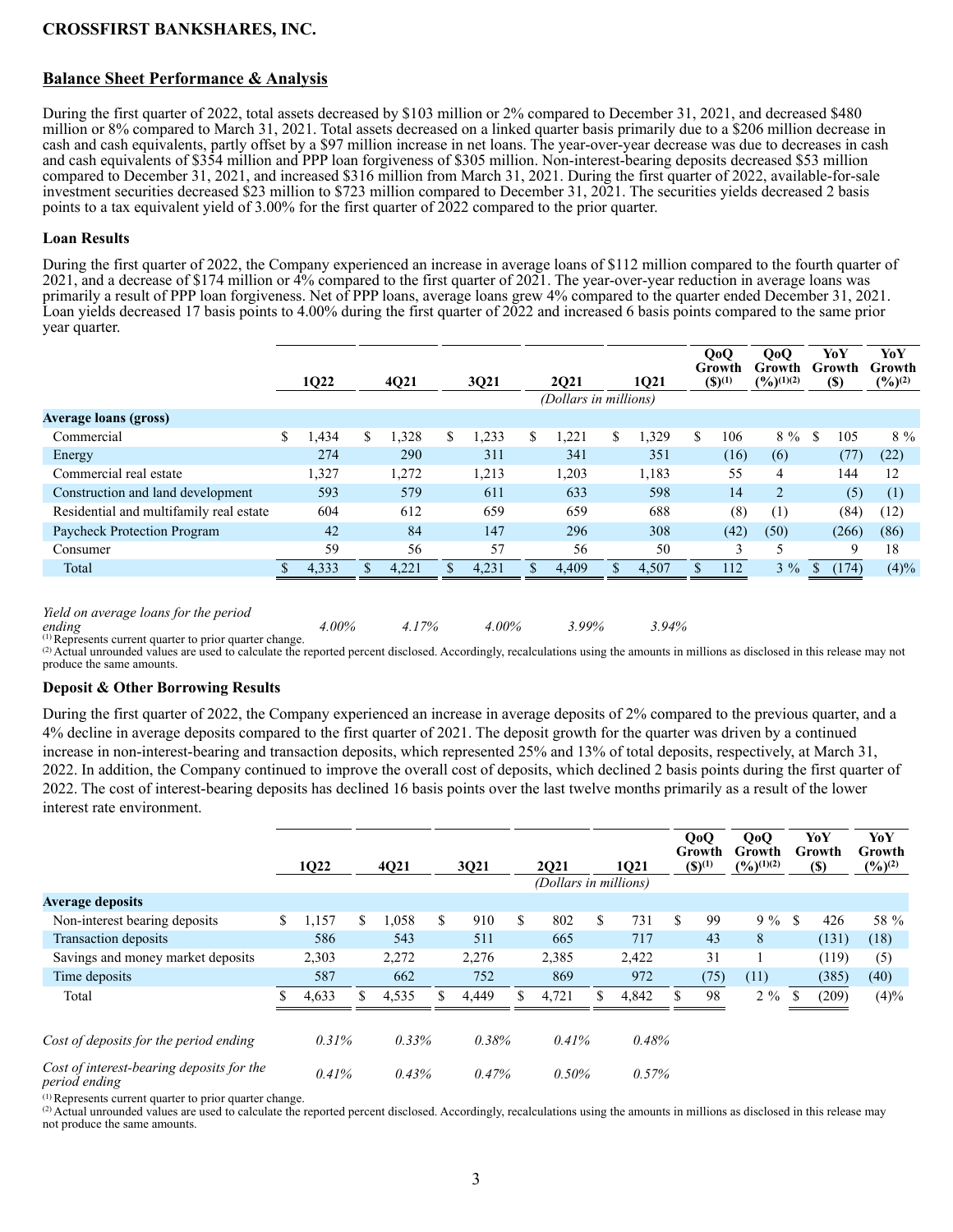At March 31, 2022, other borrowings totaled \$228 million, as compared to \$238 million at December 31, 2021, and \$287 million at March 31, 2021.

#### **Asset Quality Position**

Credit quality metrics generally improved during the first quarter of 2022 as the allowance for credit losses ("ACL") decreased by \$3 million compared to the prior quarter, reflecting some stabilization in the Company's economic outlook. The allowance for credit losses was \$55 million or 1.27% of outstanding loans and 167% of nonaccruing loans at March 31, 2022. The combined allowance for credit losses and accrual for off-balance sheet credit risk from unfunded commitments ("RUC") was \$60 million or 1.38% of outstanding loans and 182% of nonaccruing loans at March 31, 2022. Excluding PPP loans, the allowance for credit losses was 1.28% of outstanding loans and the combined allowance for credit losses and accrual for off-balance sheet credit risk from unfunded loan commitments was 1.39%.

The allowance for credit losses to total loans decreased to 1.27% at March 31, 2022 from 1.37% at December 31, 2021. The improvements in credit metrics compared to March 31, 2021 were primarily driven by upgrades in COVID-19 impacted segments and the Energy portfolio. Net charge-offs were \$1.1 million for the first quarter of 2022 as compared to \$0.8 million for the fourth quarter of 2021. The charge-offs for the current quarter were primarily related to commercial and industrial and energy credits. The following table provides information regarding asset quality.

| <b>Asset quality</b> (Dollars in millions)                       | 1Q22 |        |               | 4Q21           |               | 3Q21                     |               | 2Q21     |              | 1Q21                     |
|------------------------------------------------------------------|------|--------|---------------|----------------|---------------|--------------------------|---------------|----------|--------------|--------------------------|
| Non-accrual loans                                                | S.   | 33.1   | $\mathcal{S}$ | 31.4           | $\mathcal{S}$ | 48.1                     | $\mathcal{S}$ | 54.7     | $\mathbf{s}$ | 63.3                     |
| Other real estate owned                                          |      | 1.0    |               | 1.1            |               | 1.1                      |               | 1.7      |              | 2.3                      |
| Nonperforming assets                                             |      | 35.6   |               | 32.7           |               | 49.8                     |               | 58.1     |              | 68.9                     |
| Loans 90+ days past due and still accruing                       |      | 1.5    |               | 0.1            |               | 0.5                      |               | 1.8      |              | 3.2                      |
| Loans 30 - 89 days past due                                      |      | 15.9   |               | 3.5            |               | 37.6                     |               | 18.8     |              | 11.0                     |
| Net charge-offs (recoveries)                                     |      | 1.1    |               | 0.8            |               | 1.3                      |               | 2.6      |              | 8.2                      |
| Asset quality metrics $(\%)$                                     |      | 1022   |               | 4021           |               | 3021                     |               | 2Q21     |              | 1Q21                     |
| Nonperforming assets to total assets                             |      | 0.64%  |               | $0.58\%$       |               | $0.92\%$                 |               | $1.09\%$ |              | $1.15\%$                 |
| Allowance for credit loss to total loans                         |      | 1.27   |               | 1.37           |               | 1.51                     |               | 1.78     |              | 1.65                     |
| Allowance for credit loss $+$ RUC to total loans <sup>(1)</sup>  |      | 1.38   |               | $\overline{a}$ |               |                          |               |          |              | $\overline{\phantom{a}}$ |
| Allowance for credit loss to nonperforming loans                 |      | 160    |               | 185            |               | 132                      |               | 134      |              | 112                      |
| Net charge-offs (recoveries) to average loans <sup>(2)</sup>     |      | 0.10   |               | 0.07           |               | 0.13                     |               | 0.23     |              | 0.74                     |
| Provision to average $\text{loans}^{(2)}$                        |      | (0.06) |               | (0.47)         |               | (0.94)                   |               | 0.32     |              | 0.67                     |
| Classified Loans / (Total Capital $+$ ACL)                       |      | 10.8   |               | 10.8           |               | 17.3                     |               | 24.0     |              | 38.2                     |
| Classified Loans / (Total Capital + ACL + $RUC$ ) <sup>(1)</sup> |      | 10.7   |               |                |               | $\overline{\phantom{a}}$ |               |          |              |                          |

(1) Includes the accrual for off-balance sheet credit risk from unfunded commitments that resulted from CECL adoption on January 1, 2022.

(2) Interim periods annualized.

#### **Capital Position**

At March 31, 2022, stockholders' equity totaled \$623 million, or \$12.53 per share, compared to \$668 million, or \$13.23 per share, at December 31, 2021. During the first quarter of 2022, CrossFirst continued its \$30 million share repurchase program by purchasing 1,058,332 shares or 2% of common stock outstanding. In addition, accumulated other comprehensive income (loss) declined by \$43 million between December 31, 2021 and March 31, 2022; driven by a \$45 million decrease in the unrealized gain (loss) on available-forsale securities, net of tax.

The ratio of common equity Tier 1 capital to risk-weighted assets was approximately 12% and the total capital to risk-weighted assets was approximately 13% at March 31, 2022. The Company remains well-capitalized.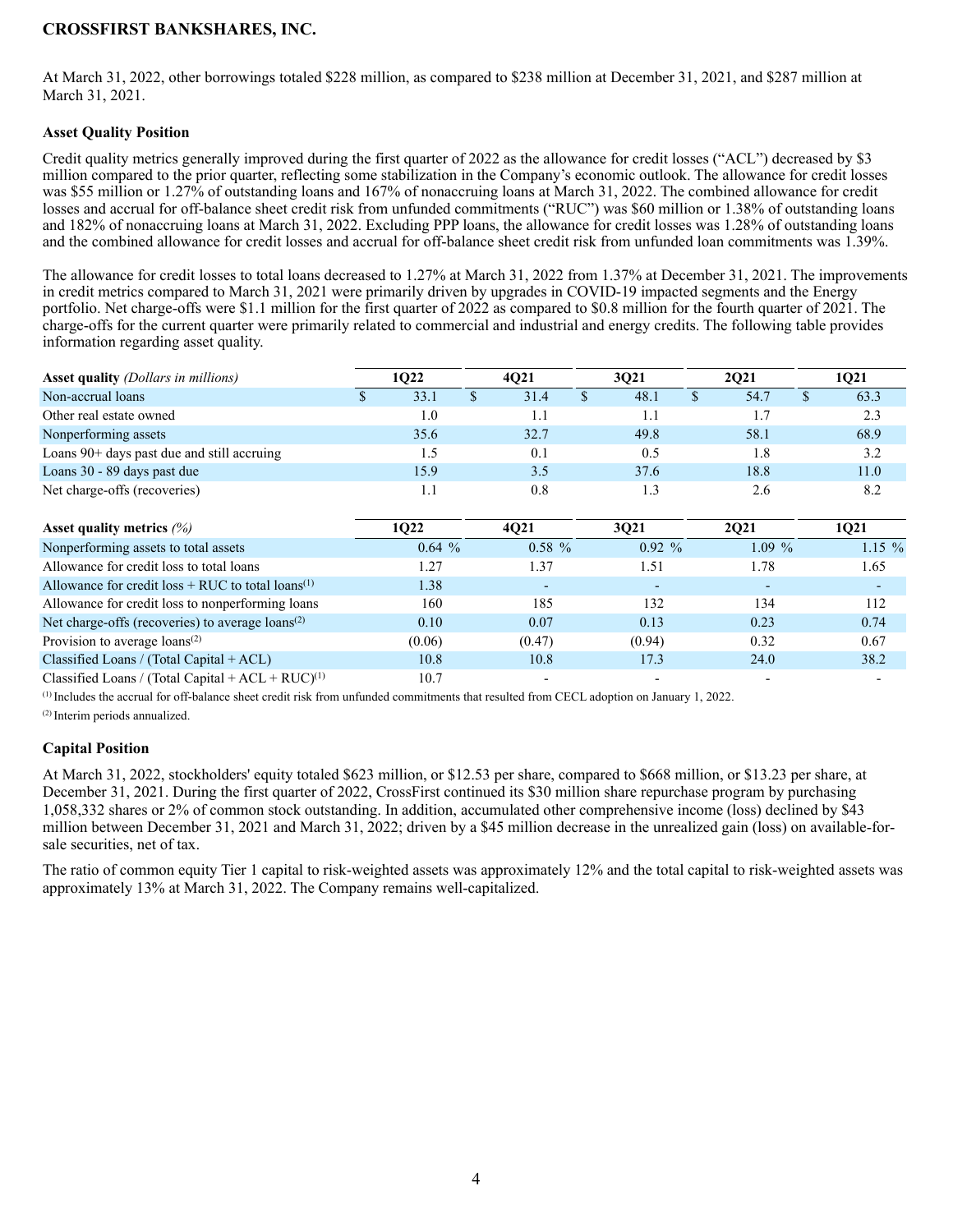## **Conference Call and Webcast**

CrossFirst will hold a conference call to review first quarter 2022 financial results on Tuesday, April 19, 2022, at 10 a.m. CT / 11 a.m. ET. The conference call and webcast may also include discussion of Company developments, forward-looking statements and other material information about business and financial matters. To access the event by telephone, please dial (877) 621-5851 at least fifteen minutes prior to the start of the call and provide conference number 6954906. International callers should dial +1 (470) 495-9492 and enter the same conference number.

The call will also be broadcast live over the internet and can be accessed via the following link: https://edge.media-server.com/mmc/p/moxcfams. Please visit the site at least 15 minutes prior to the call to allow time for registration.

For those unable to join the presentation, a replay of the call will be available two hours after the conclusion of the live call. To access the replay, dial (855) 859-2056 and provide conference number 6954906, passcode 9067. International callers should dial +1 (404) 537-3406 and enter the same confirmation number. A replay of the webcast will also be available for 90 days on the company's website https://investors.crossfirstbankshares.com/.

#### **Cautionary Notice about Forward-Looking Statements**

The financial results in this press release reflect preliminary, unaudited results, which are not final until the Company's Quarterly Report on Form 10-Q is filed. This earnings release contains forward-looking statements. These forward-looking statements reflect the Company's current views with respect to, among other things, future events and its financial performance. Any statements about management's expectations, beliefs, plans, predictions, forecasts, objectives, assumptions or future events or performance are not historical facts and may be forward-looking. These statements are often, but not always, made through the use of words or phrases such as "anticipate," "believes," "can," "could," "may," "predicts," "potential," "should," "will," "estimate," "plans," "projects," "continuing," "ongoing," "expects," "intends" and similar words or phrases. Any forward-looking statements in this earnings release may turn out to be inaccurate. The inclusion of forward-looking information in this earnings release should not be regarded as a representation by us or any other person that the future plans, estimates or expectations contemplated by us will be achieved. The Company has based these forward-looking statements largely on its current expectations and projections about future events and financial trends that it believes may affect its financial condition, results of operations, business strategy and financial needs. Our actual results could differ materially from those anticipated in such forward-looking statements.

Accordingly, the Company cautions you that any such forward-looking statements are not a guarantee of future performance and that actual results may prove to be materially different from the results expressed or implied by the forward-looking statements due to a number of factors. Such factors include, without limitation, those listed from time to time in reports that the Company files with the Securities and Exchange Commission as well as the uncertain impact of the COVID-19 pandemic and geopolitical events. These forwardlooking statements are made as of the date of this communication, and the Company does not intend, and assumes no obligation, to update any forward-looking statement to reflect events or circumstances after the date on which the statement is made or to reflect the occurrence of unanticipated events or circumstances, except as required by law.

#### **About CrossFirst Bank**

CrossFirst Bankshares, Inc. (Nasdaq: CFB) is a Kansas corporation and a registered bank holding company for its wholly owned subsidiary CrossFirst Bank, which is headquartered in Leawood, Kansas. CrossFirst has nine full-service banking locations in Kansas, Missouri, Oklahoma, Texas, and Arizona that offer products and services to businesses, professionals, individuals, and families.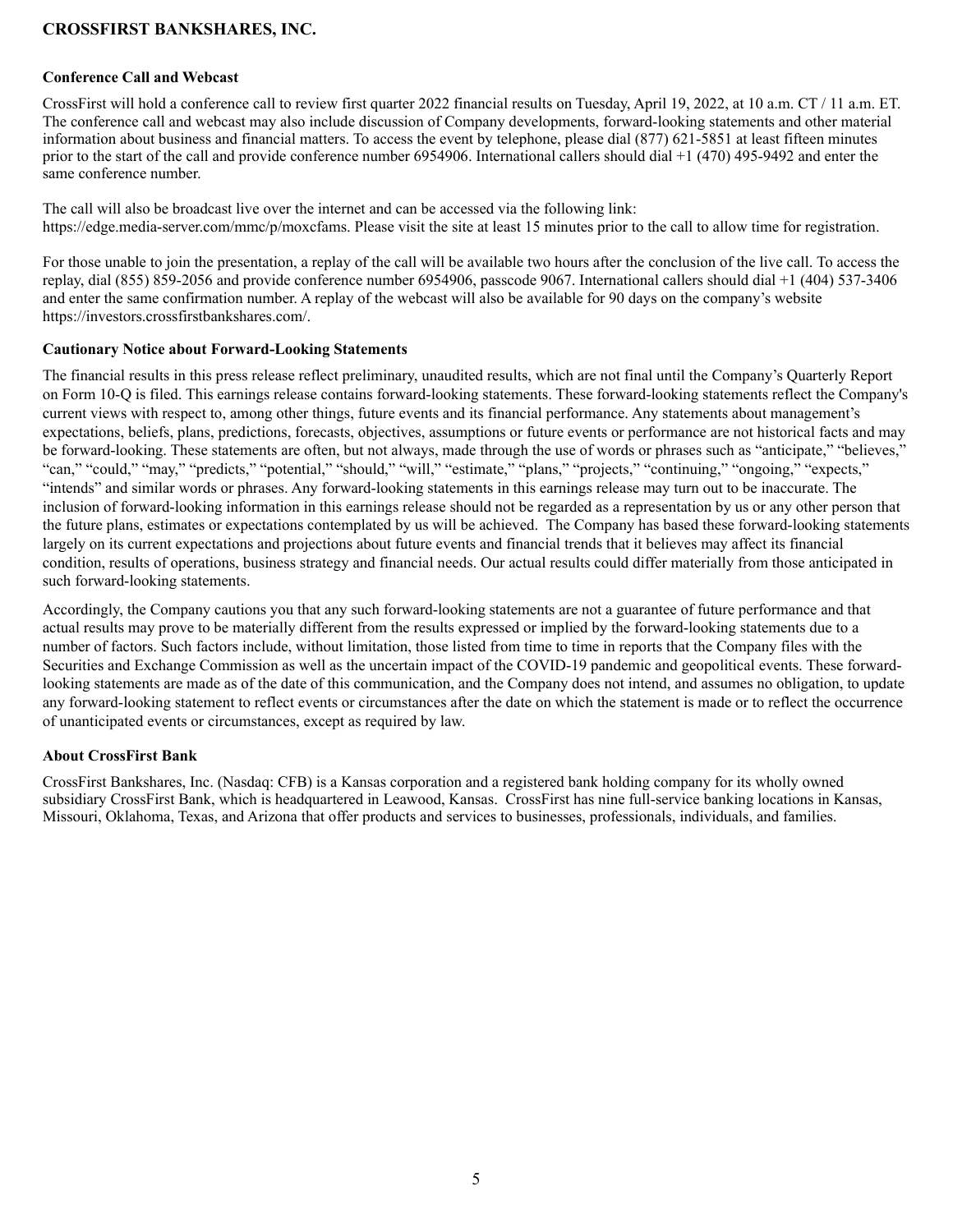## **Unaudited Financial Tables**

- Table 1. Consolidated Balance Sheets
- Table 2. Consolidated Statements of Operations
- Table 3. 2021 2022 Quarterly Analysis of Changes in Net Interest Income
- Table 4. Linked Quarterly Analysis of Changes in Net Interest Income
- Table 5. Non-GAAP Financial Measures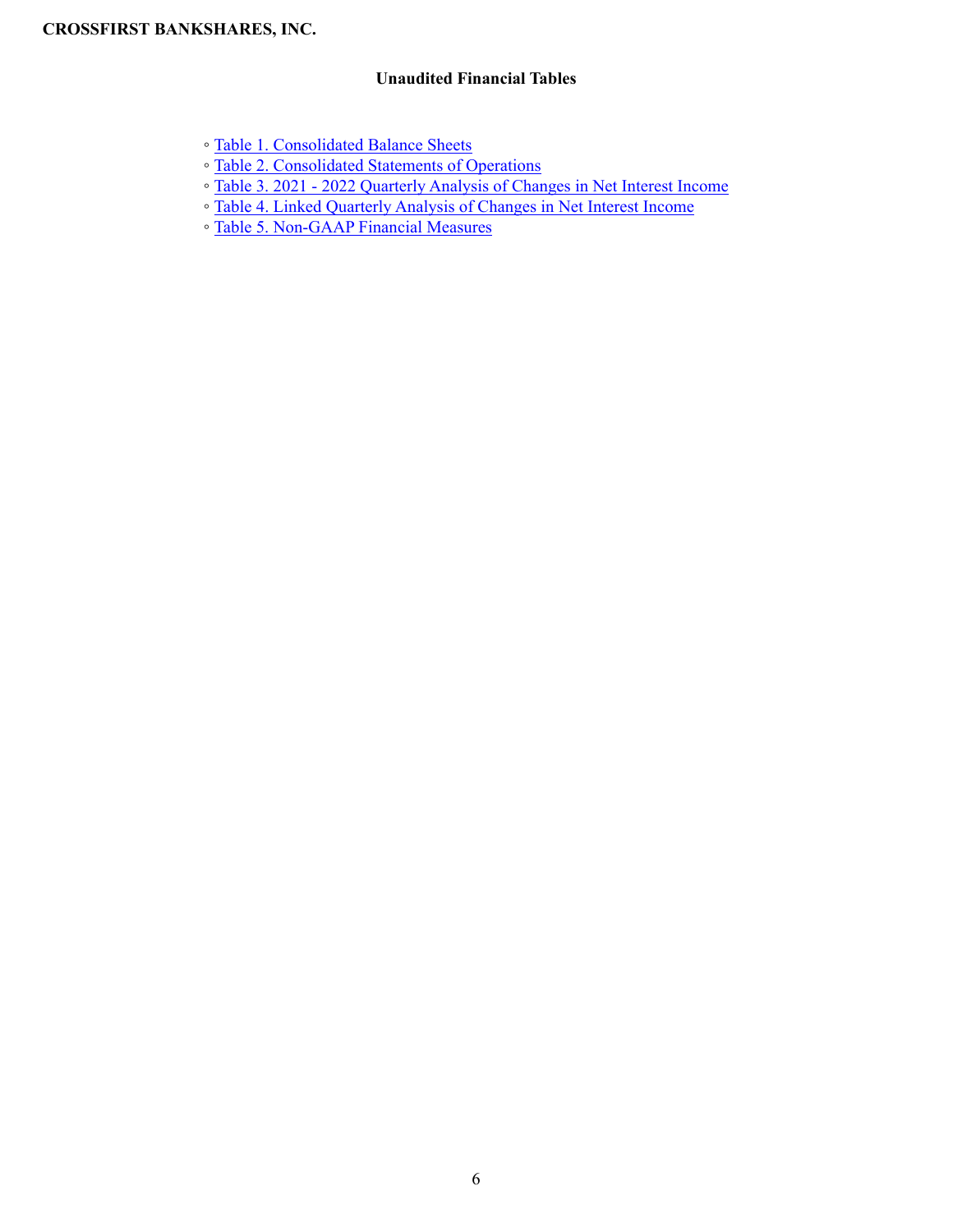| TABLE 1. CONSOLIDATED BALANCE SHEETS |
|--------------------------------------|
|                                      |

|                                                                                                                                     |                         | March 31, 2022         |                           | December 31, 2021 |
|-------------------------------------------------------------------------------------------------------------------------------------|-------------------------|------------------------|---------------------------|-------------------|
|                                                                                                                                     |                         | (Unaudited)            |                           |                   |
|                                                                                                                                     |                         | (Dollars in thousands) |                           |                   |
| <b>Assets</b>                                                                                                                       |                         |                        |                           |                   |
| Cash and cash equivalents                                                                                                           | $\overline{\mathbb{S}}$ | 276,927                | \$                        | 482,727           |
| Available-for-sale securities - taxable                                                                                             |                         | 196,721                |                           | 192,146           |
| Available-for-sale securities - tax-exempt                                                                                          |                         | 526,057                |                           | 553,823           |
| Loans                                                                                                                               |                         | 4,349,568              |                           | 4,256,213         |
| Allowance for credit losses on loans <sup>(1)</sup>                                                                                 |                         | 55,231                 |                           | 58,375            |
| Net loans                                                                                                                           |                         | 4,294,337              |                           | 4,197,838         |
| Premises and equipment, net                                                                                                         |                         | 65,799                 |                           | 66,069            |
| Restricted equity securities                                                                                                        |                         | 10,526                 |                           | 11,927            |
| Interest receivable                                                                                                                 |                         | 16,933                 |                           | 16,023            |
| Foreclosed assets held for sale                                                                                                     |                         | 973                    |                           | 1,148             |
| Bank-owned life insurance                                                                                                           |                         | 67,886                 |                           | 67,498            |
| Other                                                                                                                               |                         | 61,962                 |                           | 32,258            |
| Total assets                                                                                                                        | \$                      | 5,518,121 \$           |                           | 5,621,457         |
| Liabilities and stockholders' equity                                                                                                |                         |                        |                           |                   |
| Deposits                                                                                                                            |                         |                        |                           |                   |
| Noninterest-bearing                                                                                                                 | \$                      | $1,110,284$ \$         |                           | 1,163,224         |
| Savings, NOW and money market                                                                                                       |                         | 2,999,329              |                           | 2,895,986         |
| Time                                                                                                                                |                         | 512,067                |                           | 624,387           |
| Total deposits                                                                                                                      |                         | 4,621,680              |                           | 4,683,597         |
| Federal Home Loan Bank advances                                                                                                     |                         | 226,600                |                           | 236,600           |
| Other borrowings                                                                                                                    |                         | 1,022                  |                           | 1,009             |
| Interest payable and other liabilities                                                                                              |                         | 45,620                 |                           | 32,678            |
| <b>Total liabilities</b>                                                                                                            |                         | 4,894,922              |                           | 4,953,884         |
| <b>Stockholders' equity</b>                                                                                                         |                         |                        |                           |                   |
| Common stock, \$0.01 par value:                                                                                                     |                         |                        |                           |                   |
| authorized - 200,000,000 shares, issued - 52,926,555 and 52,590,015 shares at<br>March 31, 2022 and December 31, 2021, respectively |                         | 529                    |                           | 526               |
| Treasury stock, at cost:                                                                                                            |                         |                        |                           |                   |
| 3,198,302 and 2,139,970 shares held at March 31, 2022 and December 31, 2021,<br>respectively                                        |                         | (45,109)               |                           | (28, 347)         |
| Additional paid-in capital                                                                                                          |                         | 527,468                |                           | 526,806           |
| Retained earnings                                                                                                                   |                         | 161,323                |                           | 147,099           |
| Accumulated other comprehensive income (loss)                                                                                       |                         | (21, 012)              |                           | 21,489            |
| Total stockholders' equity                                                                                                          |                         | 623,199                |                           | 667,573           |
| Total liabilities and stockholders' equity                                                                                          | \$                      | 5,518,121              | $\boldsymbol{\mathsf{S}}$ | 5,621,457         |
|                                                                                                                                     |                         |                        |                           |                   |

*(1)* As of December 31, 2021, this line represents the allowance for loan losses.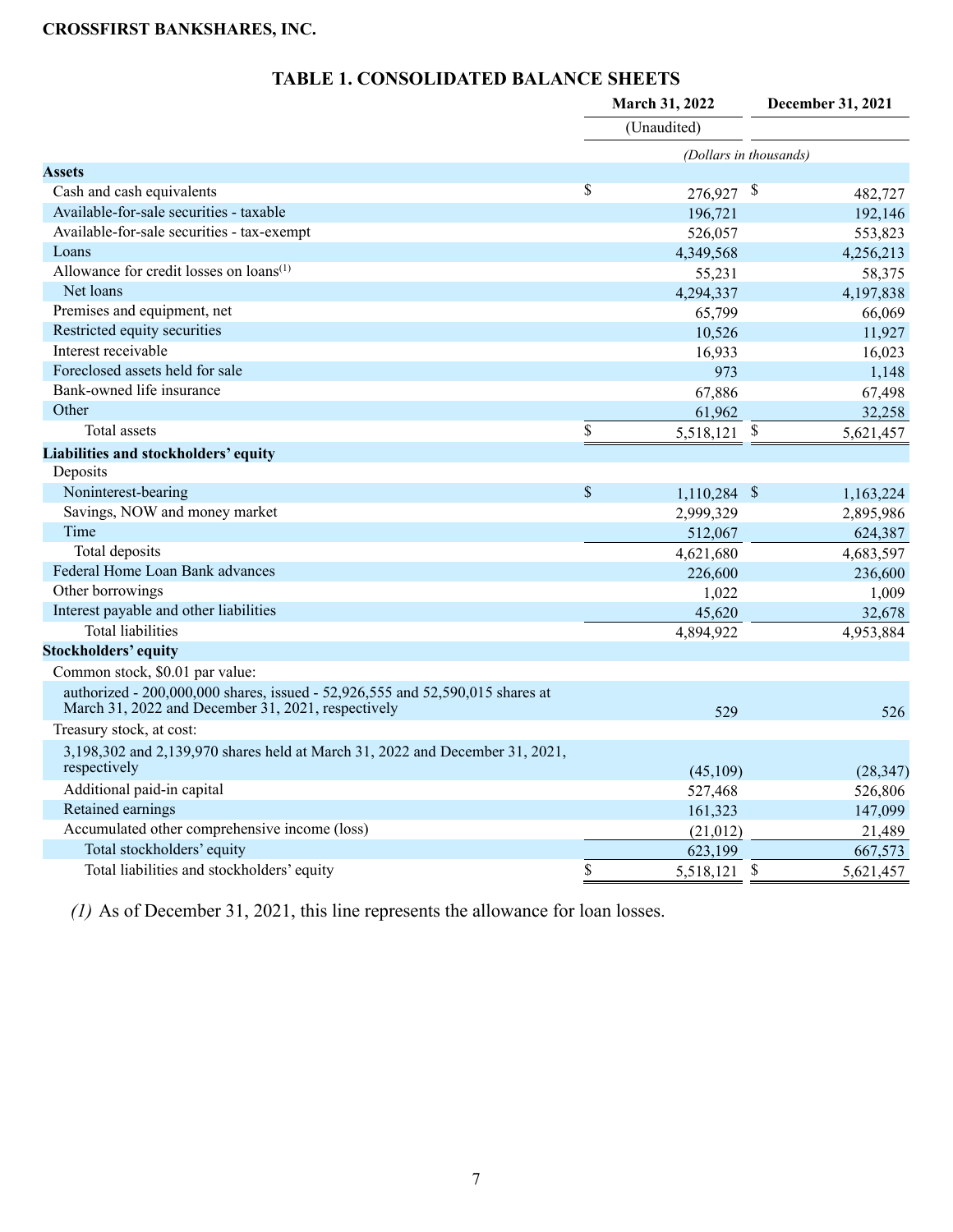# **TABLE 2. CONSOLIDATED STATEMENTS OF OPERATIONS (UNAUDITED)**

|                                                                      | <b>Three Months Ended</b><br>March 31, |                                              |                           |        |  |  |  |  |  |
|----------------------------------------------------------------------|----------------------------------------|----------------------------------------------|---------------------------|--------|--|--|--|--|--|
|                                                                      |                                        |                                              |                           |        |  |  |  |  |  |
|                                                                      |                                        | 2022                                         |                           | 2021   |  |  |  |  |  |
| <b>Interest Income</b>                                               |                                        | (Dollars in thousands except per share data) |                           |        |  |  |  |  |  |
| Loans, including fees                                                | \$                                     | 42,728                                       | \$                        | 43,758 |  |  |  |  |  |
| Available-for-sale securities - taxable                              |                                        | 1,044                                        |                           | 751    |  |  |  |  |  |
| Available-for-sale securities - tax-exempt                           |                                        | 3,692                                        |                           | 3,351  |  |  |  |  |  |
| Deposits with financial institutions                                 |                                        | 152                                          |                           | 128    |  |  |  |  |  |
| Dividends on bank stocks                                             |                                        | 144                                          |                           | 165    |  |  |  |  |  |
| Total interest income                                                |                                        | 47,760                                       |                           | 48,153 |  |  |  |  |  |
| <b>Interest Expense</b>                                              |                                        |                                              |                           |        |  |  |  |  |  |
| Deposits                                                             |                                        | 3,511                                        |                           | 5,728  |  |  |  |  |  |
| Fed funds purchased and repurchase agreements                        |                                        |                                              |                           |        |  |  |  |  |  |
| Federal Home Loan Bank Advances                                      |                                        | 1,109                                        |                           | 1,283  |  |  |  |  |  |
| Other borrowings                                                     |                                        | 25                                           |                           | 24     |  |  |  |  |  |
| Total interest expense                                               |                                        | 4,645                                        |                           | 7,036  |  |  |  |  |  |
| <b>Net Interest Income</b>                                           |                                        | 43,115                                       |                           | 41,117 |  |  |  |  |  |
| <b>Provision for Credit Losses</b> <sup>(1)</sup>                    |                                        | (625)                                        |                           | 7,500  |  |  |  |  |  |
| Net Interest Income after Provision for Credit Losses <sup>(1)</sup> |                                        | 43,740                                       |                           | 33,617 |  |  |  |  |  |
| <b>Non-Interest Income</b>                                           |                                        |                                              |                           |        |  |  |  |  |  |
| Service charges and fees on customer accounts                        |                                        | 1,408                                        |                           | 957    |  |  |  |  |  |
| Realized gains (losses) on available-for-sale securities             |                                        | (26)                                         |                           | 10     |  |  |  |  |  |
| Unrealized gains (losses), net on equity securities                  |                                        | (103)                                        |                           | (39)   |  |  |  |  |  |
| Income from bank-owned life insurance                                |                                        | 388                                          |                           | 416    |  |  |  |  |  |
| Swap fees and credit valuation adjustments, net                      |                                        | 118                                          |                           | 155    |  |  |  |  |  |
| ATM and credit card interchange income                               |                                        | 2,664                                        |                           | 2,328  |  |  |  |  |  |
| Other non-interest income                                            |                                        | 493                                          |                           | 317    |  |  |  |  |  |
| Total non-interest income                                            |                                        | 4,942                                        |                           | 4,144  |  |  |  |  |  |
| <b>Non-Interest Expense</b>                                          |                                        |                                              |                           |        |  |  |  |  |  |
| Salaries and employee benefits                                       |                                        | 17,941                                       |                           | 13,553 |  |  |  |  |  |
| Occupancy                                                            |                                        | 2,493                                        |                           | 2,494  |  |  |  |  |  |
| Professional fees                                                    |                                        | 805                                          |                           | 782    |  |  |  |  |  |
| Deposit insurance premiums                                           |                                        | 737                                          |                           | 1,151  |  |  |  |  |  |
| Data processing                                                      |                                        | 812                                          |                           | 716    |  |  |  |  |  |
| Advertising                                                          |                                        | 692                                          |                           | 303    |  |  |  |  |  |
| Software and communication                                           |                                        | 1,270                                        |                           | 1,065  |  |  |  |  |  |
| Foreclosed assets, net                                               |                                        | (53)                                         |                           | 50     |  |  |  |  |  |
| Other non-interest expense                                           |                                        | 2,969                                        |                           | 2,704  |  |  |  |  |  |
| Total non-interest expense                                           |                                        | 27,666                                       |                           | 22,818 |  |  |  |  |  |
| <b>Net Income Before Taxes</b>                                       |                                        | 21,016                                       |                           | 14,943 |  |  |  |  |  |
| Income tax expense                                                   |                                        | 4,188                                        |                           | 2,908  |  |  |  |  |  |
| <b>Net Income</b>                                                    | $\$$                                   | 16,828                                       | $\$$                      | 12,035 |  |  |  |  |  |
| <b>Basic Earnings Per Share</b>                                      |                                        | 0.33                                         | \$                        | 0.23   |  |  |  |  |  |
| <b>Diluted Earnings Per Share</b>                                    | $rac{1}{3}$                            | 0.33                                         | $\boldsymbol{\mathsf{S}}$ | 0.23   |  |  |  |  |  |

*(1)* For the three-months ended March 31, 2021, this line represents the provision for loan losses.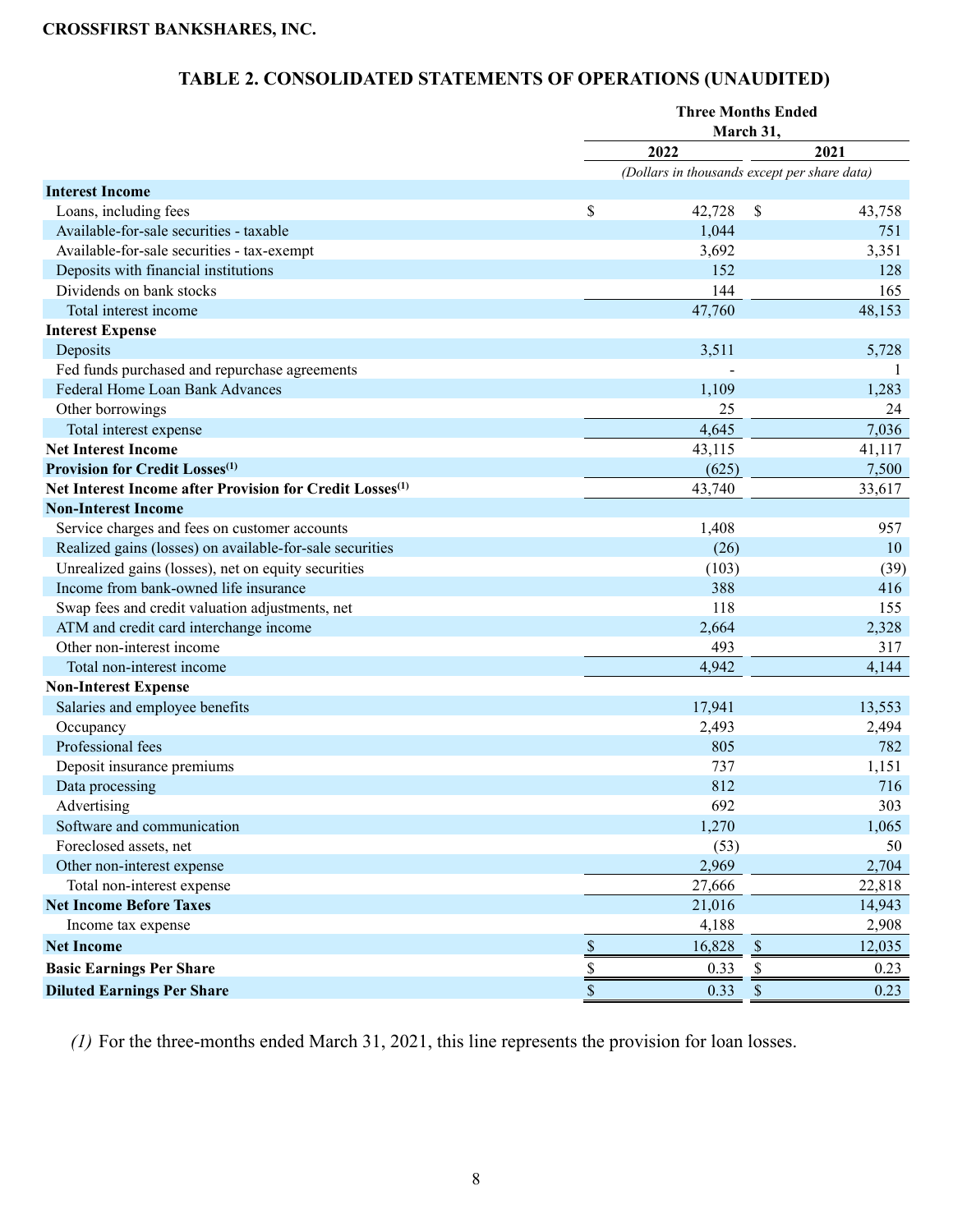## **TABLE 3. 2021 - 2022 QUARTERLY ANALYSIS OF CHANGES IN NET INTEREST INCOME (UNAUDITED)**

|                                                              | <b>Three Months Ended</b><br>March 31, |                           |               |                                              |                                           |               |                           |                    |                                              |                                           |  |  |  |  |
|--------------------------------------------------------------|----------------------------------------|---------------------------|---------------|----------------------------------------------|-------------------------------------------|---------------|---------------------------|--------------------|----------------------------------------------|-------------------------------------------|--|--|--|--|
|                                                              |                                        |                           |               |                                              |                                           |               |                           |                    |                                              |                                           |  |  |  |  |
|                                                              |                                        |                           |               | 2022                                         |                                           |               |                           |                    | 2021                                         |                                           |  |  |  |  |
|                                                              |                                        | Average<br><b>Balance</b> |               | <b>Interest</b><br>Income/<br><b>Expense</b> | Average<br>Yield /<br>Rate <sup>(3)</sup> |               | Average<br><b>Balance</b> |                    | <b>Interest</b><br>Income/<br><b>Expense</b> | Average<br>Yield /<br>Rate <sup>(3)</sup> |  |  |  |  |
|                                                              |                                        |                           |               |                                              | (Dollars in thousands)                    |               |                           |                    |                                              |                                           |  |  |  |  |
| <b>Interest-earning assets:</b>                              |                                        |                           |               |                                              |                                           |               |                           |                    |                                              |                                           |  |  |  |  |
| Securities - $taxable^{(1)}$                                 | \$                                     | 220,802                   | \$            | 1,188                                        | 2.15%                                     | <sup>\$</sup> | 211,646                   | -S                 | 916                                          | 1.73%                                     |  |  |  |  |
| Securities - $tax-exempt(1)(2)$                              |                                        | 533,674                   |               | 4,467                                        | 3.35                                      |               | 449,925                   |                    | 4,055                                        | 3.61                                      |  |  |  |  |
| Federal funds sold                                           |                                        |                           |               |                                              |                                           |               |                           |                    |                                              |                                           |  |  |  |  |
| Interest-bearing deposits in other banks                     |                                        | 309,948                   |               | 152                                          | 0.20                                      |               | 452,305                   |                    | 128                                          | 0.11                                      |  |  |  |  |
| Gross loans, net of unearned income <sup>(3)</sup>           |                                        | 4,332,831                 |               | 42,728                                       | 4.00                                      |               | 4,506,843                 |                    | 43,758                                       | 3.94                                      |  |  |  |  |
| Total interest-earning assets $(1)(2)$                       |                                        | 5,397,255                 | $\sqrt{\ }$   | 48,535                                       | 3.64%                                     |               | 5,620,719                 | $\sqrt{3}$         | 48,857                                       | 3.52%                                     |  |  |  |  |
| Allowance for credit losses                                  |                                        | (57, 922)                 |               |                                              |                                           |               | (78, 371)                 |                    |                                              |                                           |  |  |  |  |
| Other non-interest-earning assets                            |                                        | 224,405                   |               |                                              |                                           |               | 255,819                   |                    |                                              |                                           |  |  |  |  |
| <b>Total</b> assets                                          | \$                                     | 5,563,738                 |               |                                              |                                           | \$            | 5,798,167                 |                    |                                              |                                           |  |  |  |  |
| <b>Interest-bearing liabilities</b>                          |                                        |                           |               |                                              |                                           |               |                           |                    |                                              |                                           |  |  |  |  |
| Transaction deposits                                         | \$                                     | 585,990                   | $\mathbb{S}$  | 222                                          | 0.15%                                     | $\mathcal{S}$ | 716,763                   | $\mathbf{\hat{S}}$ | 364                                          | 0.21%                                     |  |  |  |  |
| Savings and money market deposits                            |                                        | 2,302,552                 |               | 1,847                                        | 0.33                                      |               | 2,421,765                 |                    | 2,388                                        | 0.40                                      |  |  |  |  |
| Time deposits                                                |                                        | 587,452                   |               | 1,442                                        | 1.00                                      |               | 972,006                   |                    | 2,976                                        | 1.24                                      |  |  |  |  |
| Total interest-bearing deposits                              |                                        | 3,475,994                 |               | 3,511                                        | 0.41                                      |               | 4,110,534                 |                    | 5,728                                        | 0.57                                      |  |  |  |  |
| FHLB and short-term borrowings                               |                                        | 231,156                   |               | 1,109                                        | 1.95                                      |               | 290,187                   |                    | 1,284                                        | 1.79                                      |  |  |  |  |
| Trust preferred securities, net of fair value<br>adjustments |                                        | 1,012                     |               | 25                                           | 10.25                                     |               | 965                       |                    | 24                                           | 9.96                                      |  |  |  |  |
| Non-interest-bearing deposits                                |                                        | 1,157,387                 |               |                                              |                                           |               | 731,472                   |                    |                                              |                                           |  |  |  |  |
| Cost of funds                                                |                                        | 4,865,549                 | $\mathcal{S}$ | 4,645                                        | 0.39%                                     |               | 5,133,158 \$              |                    | 7,036                                        | 0.56%                                     |  |  |  |  |
| Other liabilities                                            |                                        | 44,442                    |               |                                              |                                           |               | 39,134                    |                    |                                              |                                           |  |  |  |  |
| Stockholders' equity                                         |                                        | 653,747                   |               |                                              |                                           |               | 625,875                   |                    |                                              |                                           |  |  |  |  |
| Total liabilities and stockholders' equity                   | <sup>\$</sup>                          | 5,563,738                 |               |                                              |                                           |               | \$5,798,167               |                    |                                              |                                           |  |  |  |  |
| Net interest income <sup>(2)</sup>                           |                                        |                           | \$            | 43,890                                       |                                           |               |                           | \$                 | 41,821                                       |                                           |  |  |  |  |
| Net interest spread <sup>(1)(2)</sup>                        |                                        |                           |               |                                              | 3.25%                                     |               |                           |                    |                                              | 2.96%                                     |  |  |  |  |
| Net interest margin <sup>(1)(2)</sup>                        |                                        |                           |               |                                              | 3.29%                                     |               |                           |                    |                                              | 3.01%                                     |  |  |  |  |
|                                                              |                                        |                           |               |                                              |                                           |               |                           |                    |                                              |                                           |  |  |  |  |

(1) The Company changed the annualization method on the available-for-sale securities portfolio from Actual/Actual to 30/360 and moved the unrealized gain (loss) on available-for-sale securities from an interest-earning asset to a non-interest earning asset. All periods presented reflect this change.

(2) Tax exempt income is calculated on a tax-equivalent basis. Tax-free municipal securities are exempt from federal income taxes. The incremental income tax rate used is 21.0%.

(3) Average gross loan balances include nonaccrual loans.

(4) Actual unrounded values are used to calculate the reported yield or rate disclosed. Accordingly, recalculations using the amounts in thousands as disclosed in this release may not produce the same amounts.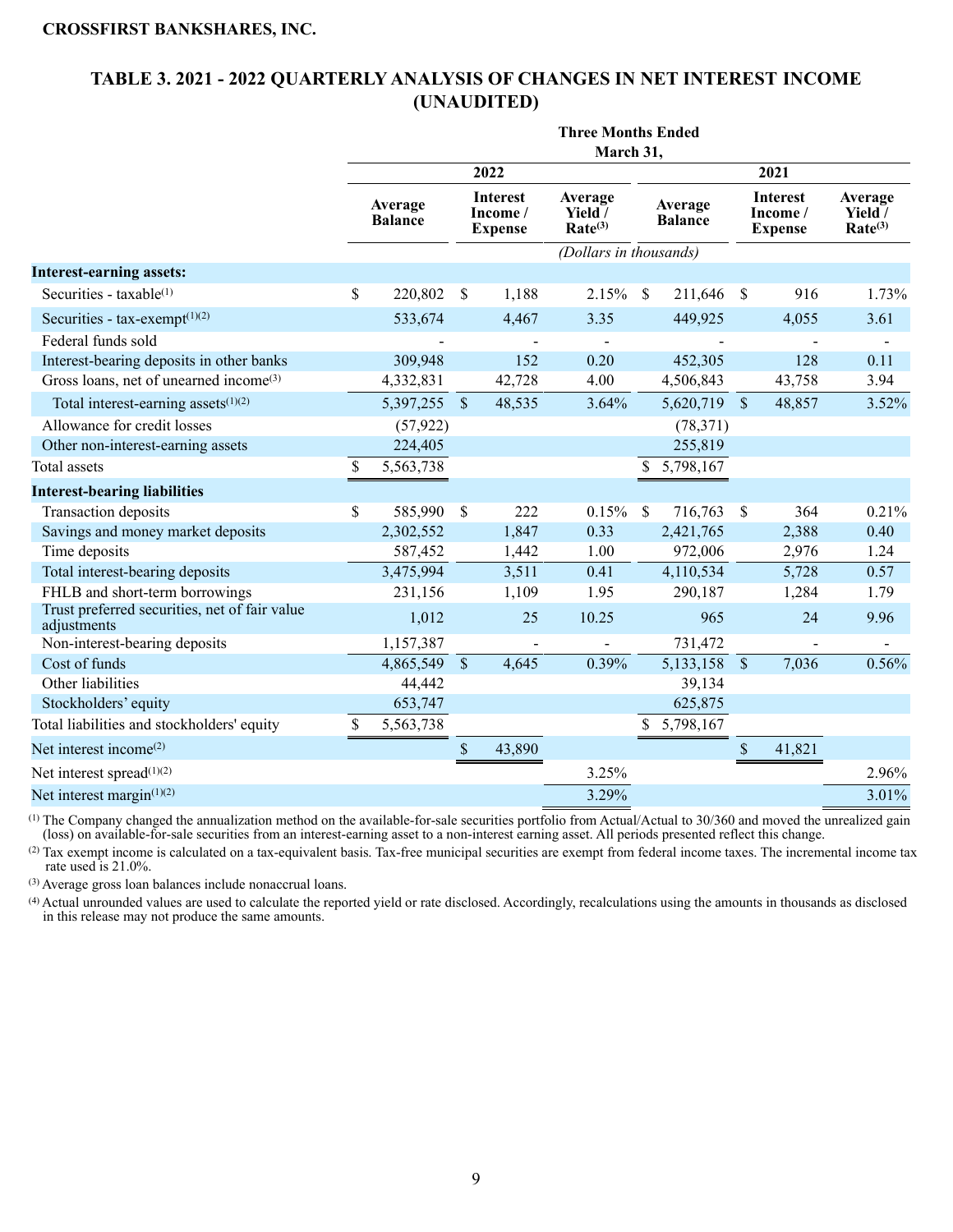## **QUARTER-TO-DATE VOLUME & RATE VARIANCE TO NET INTEREST INCOME (UNAUDITED)**

|                                                           | <b>Three Months Ended</b> |                       |    |                          |    |                  |  |  |  |  |  |
|-----------------------------------------------------------|---------------------------|-----------------------|----|--------------------------|----|------------------|--|--|--|--|--|
|                                                           |                           |                       |    | March 31, 2022 over 2021 |    |                  |  |  |  |  |  |
|                                                           |                           | <b>Average Volume</b> |    | <b>Yield/Rate</b>        |    | Net Change $(2)$ |  |  |  |  |  |
|                                                           |                           |                       |    | (Dollars in thousands)   |    |                  |  |  |  |  |  |
| <b>Interest Income</b>                                    |                           |                       |    |                          |    |                  |  |  |  |  |  |
| Securities - taxable                                      | \$                        | 41                    | \$ | 231                      | \$ | 272              |  |  |  |  |  |
| Securities - $tax-exempt(1)$                              |                           | 716                   |    | (304)                    |    | 412              |  |  |  |  |  |
| Federal funds sold                                        |                           |                       |    |                          |    |                  |  |  |  |  |  |
| Interest-bearing deposits in other banks                  |                           | (49)                  |    | 73                       |    | 24               |  |  |  |  |  |
| Gross loans, net of unearned income                       |                           | (1,708)               |    | 678                      |    | (1,030)          |  |  |  |  |  |
| Total interest income <sup>(1)</sup>                      |                           | (1,000)               |    | 678                      |    | (322)            |  |  |  |  |  |
| <b>Interest Expense</b>                                   |                           |                       |    |                          |    |                  |  |  |  |  |  |
| <b>Transaction deposits</b>                               |                           | (59)                  |    | (83)                     |    | (142)            |  |  |  |  |  |
| Savings and money market deposits                         |                           | (113)                 |    | (428)                    |    | (541)            |  |  |  |  |  |
| Time deposits                                             |                           | (1,022)               |    | (512)                    |    | (1, 534)         |  |  |  |  |  |
| Total interest-bearing deposits                           |                           | (1, 194)              |    | (1,023)                  |    | (2,217)          |  |  |  |  |  |
| FHLB and short-term borrowings                            |                           | (277)                 |    | 102                      |    | (175)            |  |  |  |  |  |
| Trust preferred securities, net of fair value adjustments |                           |                       |    |                          |    |                  |  |  |  |  |  |
| Total interest expense                                    |                           | (1,470)               |    | (921)                    |    | (2,391)          |  |  |  |  |  |
| Net interest income <sup>(1)</sup>                        | \$                        | 470                   | S  | 1,599                    | \$ | 2,069            |  |  |  |  |  |

(1) Tax exempt income is calculated on a tax-equivalent basis. Tax-free municipal securities are exempt from federal income taxes. The incremental income tax rate used is 21.0%. (2) The change in interest not due solely to volume or rate has been allocated in proportion to the respective absolute dollar amounts of the change in volume or rate.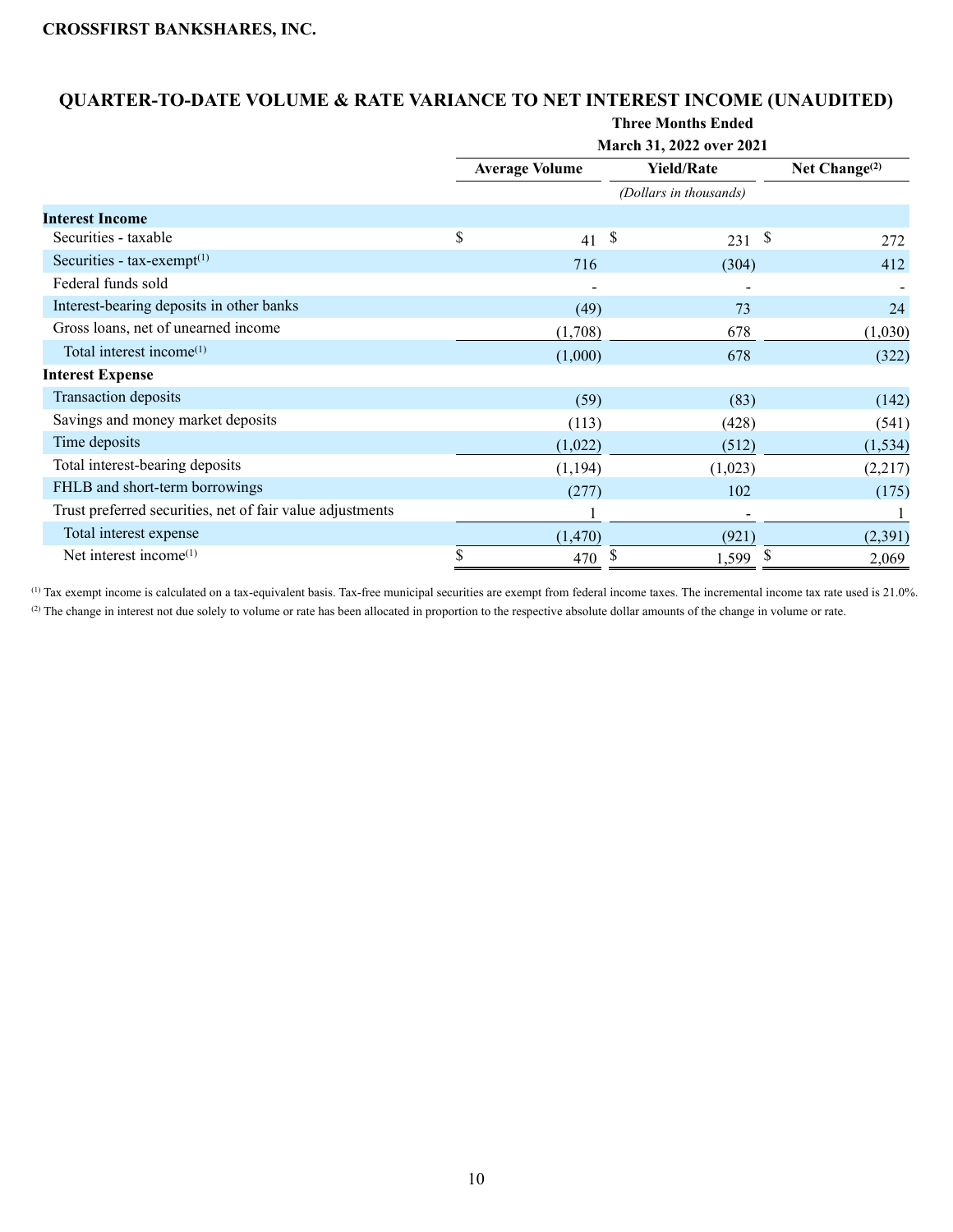## **TABLE 4. LINKED QUARTERLY ANALYSIS OF CHANGES IN NET INTEREST INCOME (UNAUDITED)**

|                                                              | <b>Three Months Ended</b> |                           |      |                                               |                                                         |                           |              |                                               |                   |                                                         |  |  |  |
|--------------------------------------------------------------|---------------------------|---------------------------|------|-----------------------------------------------|---------------------------------------------------------|---------------------------|--------------|-----------------------------------------------|-------------------|---------------------------------------------------------|--|--|--|
|                                                              |                           |                           |      | March 31, 2022                                |                                                         |                           |              |                                               | December 31, 2021 |                                                         |  |  |  |
|                                                              |                           | Average<br><b>Balance</b> |      | <b>Interest</b><br>Income /<br><b>Expense</b> | Average<br>Yield $\overline{\ }$<br>Rate <sup>(3)</sup> | Average<br><b>Balance</b> |              | <b>Interest</b><br>Income /<br><b>Expense</b> |                   | Average<br>Yield $\overline{\ }$<br>Rate <sup>(3)</sup> |  |  |  |
|                                                              |                           |                           |      |                                               | (Dollars in thousands)                                  |                           |              |                                               |                   |                                                         |  |  |  |
| <b>Interest-earning assets:</b>                              |                           |                           |      |                                               |                                                         |                           |              |                                               |                   |                                                         |  |  |  |
| Securities - taxable                                         | \$                        | 220,802 \$                |      | 1,188                                         | $2.15\%$ \$                                             |                           | 194,850 \$   |                                               | 1,044             | 2.14%                                                   |  |  |  |
| Securities - tax-exempt <sup>(1)</sup>                       |                           | 533,674                   |      | 4,467                                         | 3.35                                                    |                           | 522,860      |                                               | 4,385             | 3.35                                                    |  |  |  |
| Federal funds sold                                           |                           |                           |      |                                               | $\blacksquare$                                          |                           |              |                                               |                   | $\overline{\phantom{a}}$                                |  |  |  |
| Interest-bearing deposits in other banks                     |                           | 309,948                   |      | 152                                           | 0.20                                                    |                           | 387,828      |                                               | 143               | 0.15                                                    |  |  |  |
| Gross loans, net of unearned income <sup>(2)</sup>           |                           | 4,332,831                 |      | 42,728                                        | 4.00                                                    |                           | 4,220,842    |                                               | 44,392            | 4.17                                                    |  |  |  |
| Total interest-earning assets <sup>(1)</sup>                 |                           | 5,397,255 \$              |      | 48,535                                        | 3.64%                                                   |                           | 5,326,380 \$ |                                               | 49,964            | 3.72%                                                   |  |  |  |
| Allowance for credit losses                                  |                           | (57, 922)                 |      |                                               |                                                         |                           | (64, 102)    |                                               |                   |                                                         |  |  |  |
| Other non-interest-earning assets                            |                           | 224,405                   |      |                                               |                                                         |                           | 228,204      |                                               |                   |                                                         |  |  |  |
| <b>Total</b> assets                                          | S                         | 5,563,738                 |      |                                               |                                                         |                           | \$5,490,482  |                                               |                   |                                                         |  |  |  |
| <b>Interest-bearing liabilities</b>                          |                           |                           |      |                                               |                                                         |                           |              |                                               |                   |                                                         |  |  |  |
| Transaction deposits                                         | \$                        | 585,990 \$                |      | 222                                           | $0.15\%$ \$                                             |                           | 543,088 \$   |                                               | 216               | 0.16%                                                   |  |  |  |
| Savings and money market deposits                            |                           | 2,302,552                 |      | 1,847                                         | 0.33                                                    |                           | 2,272,307    |                                               | 1,824             | 0.32                                                    |  |  |  |
| Time deposits                                                |                           | 587,452                   |      | 1,442                                         | 1.00                                                    |                           | 661,978      |                                               | 1,694             | 1.02                                                    |  |  |  |
| Total interest-bearing deposits                              |                           | 3,475,994                 |      | 3,511                                         | 0.41                                                    |                           | 3,477,373    |                                               | 3,734             | 0.43                                                    |  |  |  |
| FHLB and short-term borrowings                               |                           | 231,156                   |      | 1,109                                         | 1.95                                                    |                           | 261,600      |                                               | 1,999             | 3.03                                                    |  |  |  |
| Trust preferred securities, net of fair value<br>adjustments |                           | 1,012                     |      | 25                                            | 10.25                                                   |                           | 1,000        |                                               | 24                | 9.67                                                    |  |  |  |
| Non-interest-bearing deposits                                |                           | 1,157,387                 |      | $\overline{\phantom{a}}$                      | $\blacksquare$                                          |                           | 1,058,462    |                                               |                   |                                                         |  |  |  |
| Cost of funds                                                |                           | 4,865,549 \$              |      | 4,645                                         | 0.39%                                                   |                           | 4,798,435 \$ |                                               | 5,757             | 0.48%                                                   |  |  |  |
| Other liabilities                                            |                           | 44,442                    |      |                                               |                                                         |                           | 35,632       |                                               |                   |                                                         |  |  |  |
| Stockholders' equity                                         |                           | 653,747                   |      |                                               |                                                         |                           | 656,415      |                                               |                   |                                                         |  |  |  |
| Total liabilities and stockholders' equity                   | <sup>S</sup>              | 5,563,738                 |      |                                               |                                                         | S                         | 5,490,482    |                                               |                   |                                                         |  |  |  |
| Net interest income <sup>(1)</sup>                           |                           |                           | $\$$ | 43,890                                        |                                                         |                           |              | \$                                            | 44,207            |                                                         |  |  |  |
| Net interest spread $(1)$                                    |                           |                           |      |                                               | 3.25%                                                   |                           |              |                                               |                   | 3.24%                                                   |  |  |  |
| Net interest margin <sup>(1)</sup>                           |                           |                           |      |                                               | 3.29%                                                   |                           |              |                                               |                   | 3.30%                                                   |  |  |  |

(1) The Company changed the annualization method on the available-for-sale securities portfolio from Actual/Actual to 30/360 and moved the unrealized gain (loss) on available-for-sale securities from an interest-earning asset to a non-interest earning asset. All periods presented reflect this change.

 $^{(2)}$  Tax exempt income is calculated on a tax-equivalent basis. Tax-free municipal securities are exempt from federal income taxes. The incremental income tax rate used is 21.0%.

(3) Average loan balances include nonaccrual loans.

(4) Actual unrounded values are used to calculate the reported yield or rate disclosed. Accordingly, recalculations using the amounts in thousands as disclosed in this release may not produce the same amounts.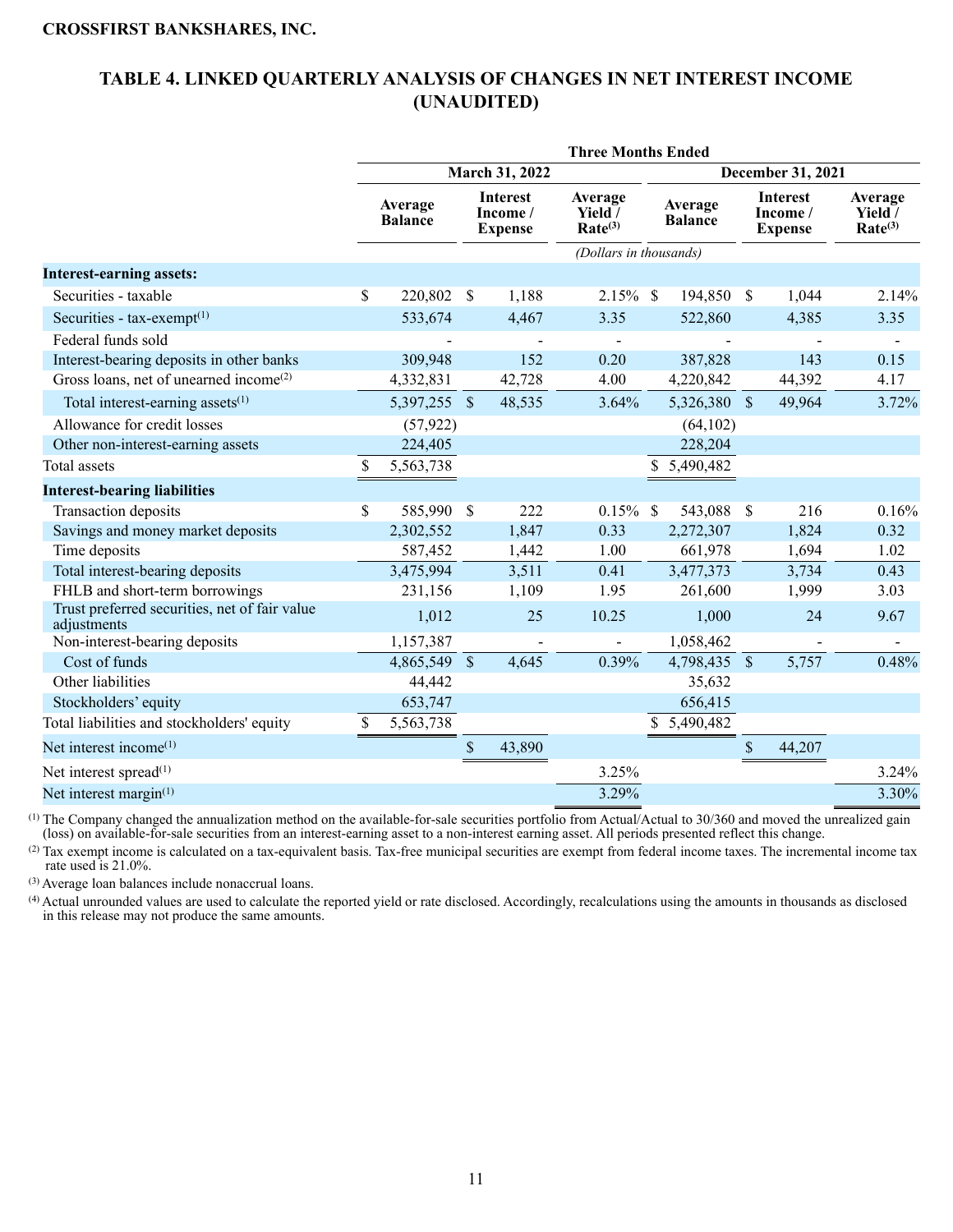## **LINKED QUARTER VOLUME & RATE VARIANCE TO NET INTEREST INCOME (UNAUDITED)**

|                                                           | <b>Three Months Ended</b> |                       |    |                                       |                  |          |  |  |  |  |  |
|-----------------------------------------------------------|---------------------------|-----------------------|----|---------------------------------------|------------------|----------|--|--|--|--|--|
|                                                           |                           |                       |    | March 31, 2022 over December 31, 2021 |                  |          |  |  |  |  |  |
|                                                           |                           | <b>Average Volume</b> |    | <b>Yield/Rate</b>                     | Net Change $(2)$ |          |  |  |  |  |  |
|                                                           |                           |                       |    | (Dollars in thousands)                |                  |          |  |  |  |  |  |
| <b>Interest Income</b>                                    |                           |                       |    |                                       |                  |          |  |  |  |  |  |
| Securities - taxable                                      | \$                        | 140                   | \$ | \$<br>$\overline{4}$                  |                  | 144      |  |  |  |  |  |
| Securities - $tax\text{-}exempt^{(1)}$                    |                           | 90                    |    | (8)                                   |                  | 82       |  |  |  |  |  |
| Federal funds sold                                        |                           |                       |    |                                       |                  |          |  |  |  |  |  |
| Interest-bearing deposits in other banks                  |                           | (33)                  |    | 42                                    |                  | 9        |  |  |  |  |  |
| Gross loans, net of unearned income                       |                           | 785                   |    | (2, 449)                              |                  | (1,664)  |  |  |  |  |  |
| Total interest income <sup>(1)</sup>                      |                           | 982                   |    | (2,411)                               |                  | (1, 429) |  |  |  |  |  |
| <b>Interest Expense</b>                                   |                           |                       |    |                                       |                  |          |  |  |  |  |  |
| Transaction deposits                                      |                           | 12                    |    | (5)                                   |                  |          |  |  |  |  |  |
| Savings and money market deposits                         |                           | 8                     |    | 14                                    |                  | 22       |  |  |  |  |  |
| Time deposits                                             |                           | (215)                 |    | (37)                                  |                  | (252)    |  |  |  |  |  |
| Total interest-bearing deposits                           |                           | (195)                 |    | (28)                                  |                  | (223)    |  |  |  |  |  |
| FHLB and short-term borrowings                            |                           | (217)                 |    | (673)                                 |                  | (890)    |  |  |  |  |  |
| Trust preferred securities, net of fair value adjustments |                           |                       |    |                                       |                  |          |  |  |  |  |  |
| Total interest expense                                    |                           | (412)                 |    | (700)                                 |                  | (1,112)  |  |  |  |  |  |
| Net interest income <sup>(1)</sup>                        |                           | 1,394                 | S  | \$<br>(1,711)                         |                  | (317)    |  |  |  |  |  |

(1) Tax exempt income is calculated on a tax-equivalent basis. Tax-free municipal securities are exempt from federal income taxes. The incremental income tax rate used is 21.0%. (2) The change in interest not due solely to volume or rate has been allocated in proportion to the respective absolute dollar amounts of the change in volume or rate.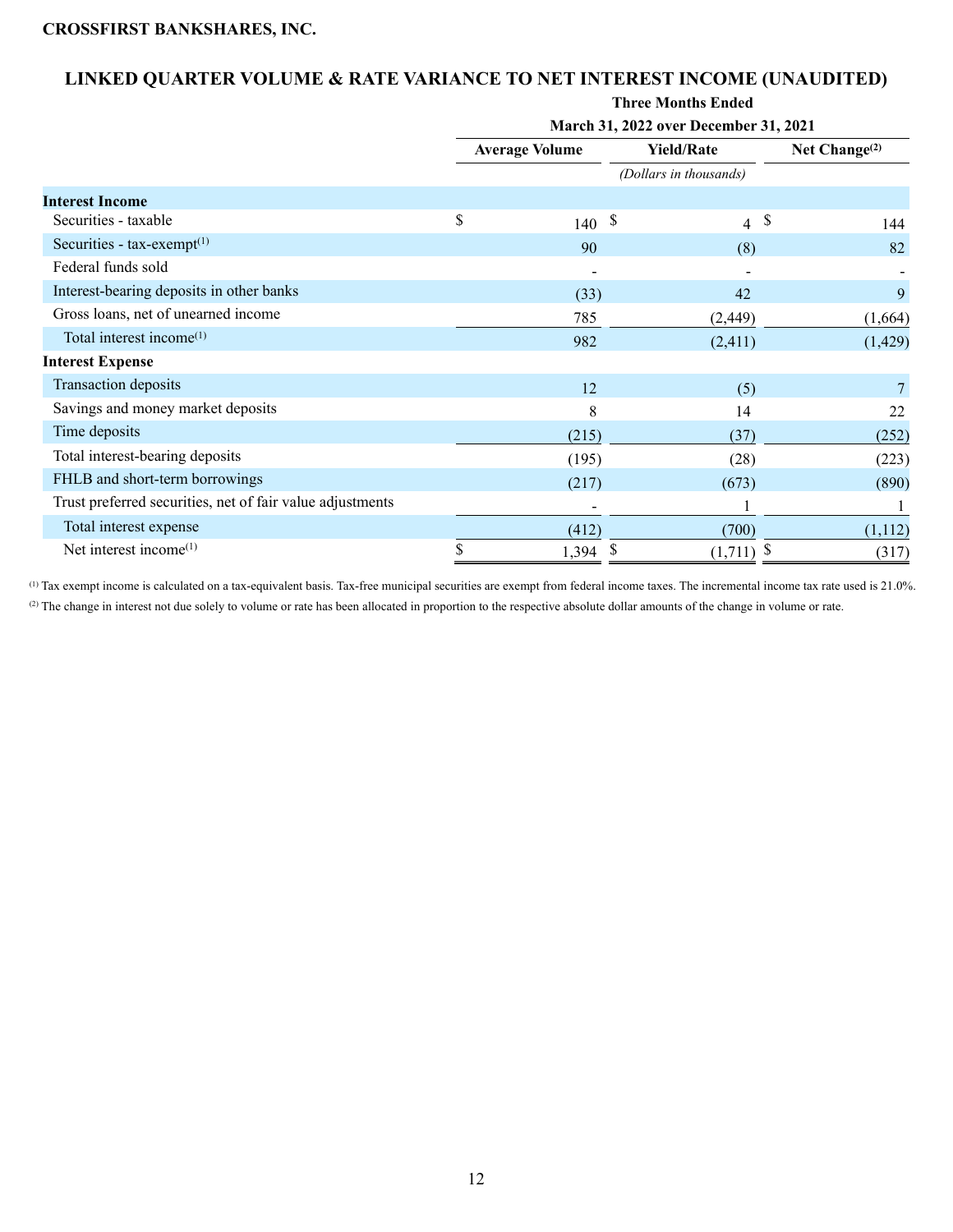## **TABLE 5. NON-GAAP FINANCIAL MEASURES**

### **Non-GAAP Financial Measures**

In addition to disclosing financial measures determined in accordance with GAAP, the Company discloses non-GAAP financial measures in this release. The Company believes that the non-GAAP financial measures presented in this release reflect industry conventions, or standard measures within the industry, and provide useful information to the Company's management, investors and other parties interested in the Company's operating performance. These measurements should be considered in addition to, but not as a substitute for, financial information prepared in accordance with GAAP. We have defined below each of the non-GAAP measures we use in this release, but these measures may not be synonymous to similar measurement terms used by other companies.

CrossFirst provides reconciliations of these non-GAAP measures below. The measures used in this release include the following:

- We calculate "non-GAAP core operating income" as net income adjusted to remove non-recurring or non-core income and expense items related to:
	- Charges and adjustments associated with the full vesting of a former executive We incurred additional charges in the second quarter of 2021 related to the acceleration of \$0.7 million of certain cash, stock-based compensation, and employee costs.
	- Bank Owned Life Insurance We obtain bank owned life insurance on key employees throughout the organization and received a \$1.8 million benefit in the second quarter of 2021.
	- Unrealized loss on equity security During the quarter ended September 30, 2021, the Company recorded a \$6.2 million impairment loss related to an equity investment that was received as part of a restructured loan agreement.

The most directly comparable GAAP financial measure for non-GAAP core operating income is net income.

- We calculate "core return on average tangible common equity" as non-GAAP core operating income (as defined above) divided by average tangible common equity. Average tangible common equity is calculated as average common equity less average goodwill and intangibles and average preferred equity. The most directly comparable GAAP measure is return on average common equity.
- We calculate "non-GAAP core operating return on average assets" as non-GAAP core operating income (as defined above) divided by average assets. The most directly comparable GAAP financial measure is return on average assets, which is calculated as net income divided by average assets.
- We calculate ''non-GAAP core operating return on average common equity'' as non-GAAP core operating income (as defined above) less preferred dividends divided by average common equity. The most directly comparable GAAP financial measure is return on average common equity, which is calculated as net income less preferred dividends divided by average common equity.
- We calculate "tangible common stockholders' equity" as total stockholders' equity less goodwill and intangibles and preferred equity. The most directly comparable GAAP measure is total stockholders' equity.
- We calculate ''tangible book value per share'' as tangible common stockholders' equity (as defined above) divided by the total number of shares outstanding. The most directly comparable GAAP measure is book value per share.
- We calculate "non-GAAP core operating efficiency ratio fully tax equivalent (FTE)" as non-interest expense adjusted to remove non-recurring, or non-core, non-interest expenses as defined above under non-GAAP core operating income divided by net interest income on a fully tax-equivalent basis plus non-interest income adjusted to remove non-recurring, or noncore, non-interest income as defined above under non-GAAP core operating income. The most directly comparable financial measure is the efficiency ratio.
- We calculate "non-GAAP pre-tax pre-provision profit" as net income before taxes plus the provision for credit losses.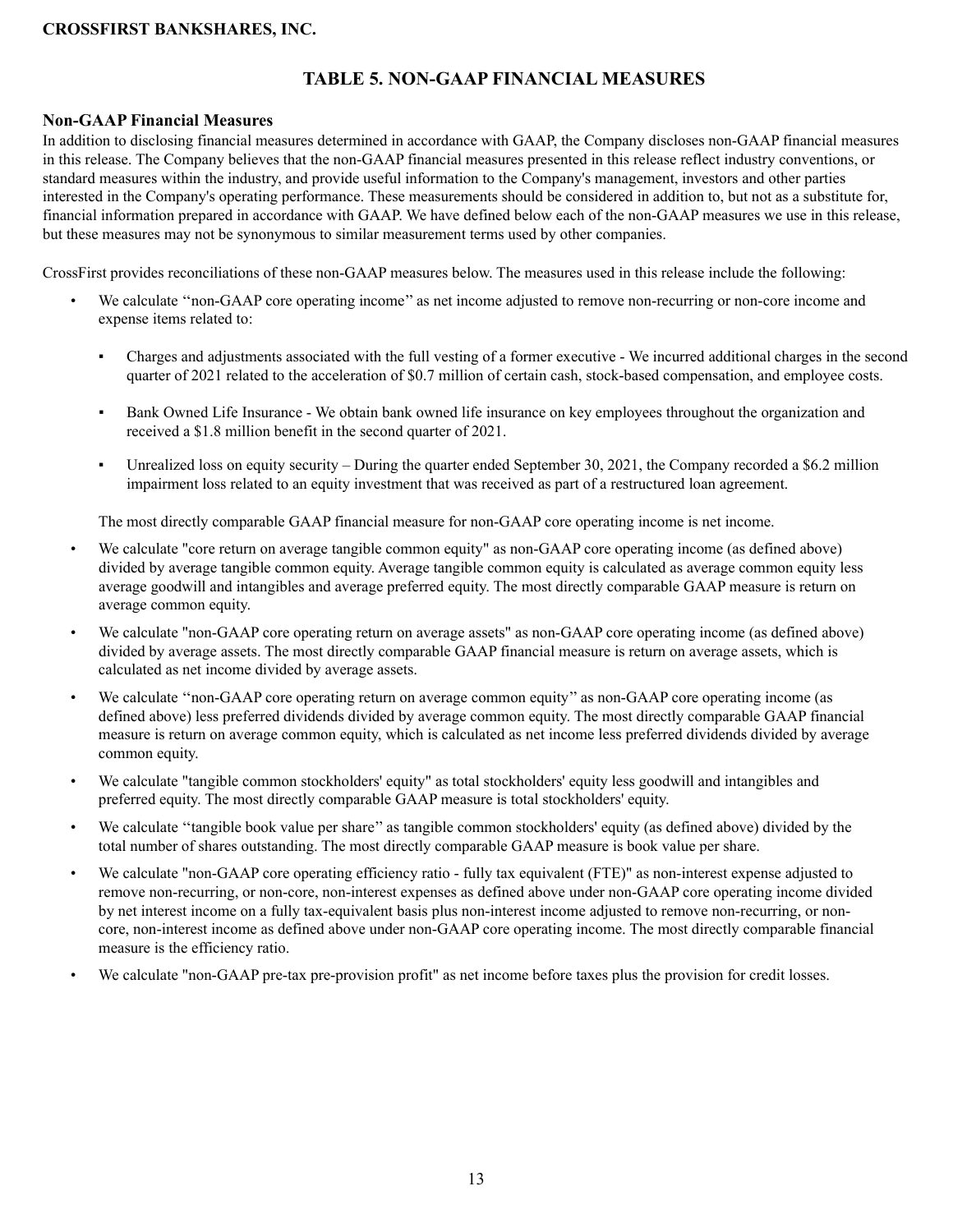|                                                | <b>Ouarter Ended</b> |                          |    |            |  |                          |  |                          |           |        |  |
|------------------------------------------------|----------------------|--------------------------|----|------------|--|--------------------------|--|--------------------------|-----------|--------|--|
|                                                | 3/31/2022            |                          |    | 12/31/2021 |  | 9/30/2021                |  | 6/30/2021                | 3/31/2021 |        |  |
|                                                |                      |                          |    |            |  | (Dollars in thousands)   |  |                          |           |        |  |
| <b>Non-GAAP core operating income:</b>         |                      |                          |    |            |  |                          |  |                          |           |        |  |
| Net income                                     |                      | 16,828                   | \$ | 20,801     |  | 21,000                   |  | 15,577                   |           | 12,035 |  |
| Add: Unrealized loss on equity security        |                      | $\overline{\phantom{0}}$ |    |            |  | 6,200                    |  |                          |           |        |  |
| Less: Tax effect $(2)$                         |                      | $\overline{\phantom{a}}$ |    |            |  | 1,302                    |  | $\overline{\phantom{0}}$ |           |        |  |
| Unrealized loss on equity security, net of tax |                      | $\overline{\phantom{0}}$ |    |            |  | 4,898                    |  | $\overline{a}$           |           |        |  |
| Add: Accelerated employee benefits             |                      | $\overline{\phantom{a}}$ |    |            |  |                          |  | 719                      |           |        |  |
| Less: Tax effect $(3)$                         |                      | $\overline{a}$           |    |            |  | $\overline{\phantom{0}}$ |  | 210                      |           |        |  |
| Accelerated employee benefits, net of tax      |                      | $\overline{\phantom{a}}$ |    |            |  |                          |  | 509                      |           |        |  |
| Less: BOLI settlement benefits <sup>(1)</sup>  |                      | $\overline{\phantom{0}}$ |    |            |  |                          |  | 1,841                    |           |        |  |
| Non-GAAP core operating income                 |                      | 16,828                   |    | 20,801     |  | 25,898                   |  | 14,245                   |           | 12,035 |  |

 $(1)$  No tax effect.

(2) Represents the tax impact of the adjustments at a tax rate of 21.0%.

<sup>(3)</sup> Represents the tax impact of the adjustments above at a tax rate of 21.0%, plus a permanent tax benefit associated with stock-based grants.

|                                                           | <b>Ouarter Ended</b> |  |            |   |                        |  |           |  |           |  |
|-----------------------------------------------------------|----------------------|--|------------|---|------------------------|--|-----------|--|-----------|--|
|                                                           | 3/31/2022            |  | 12/31/2021 |   | 9/30/2021              |  | 6/30/2021 |  | 3/31/2021 |  |
|                                                           |                      |  |            |   | (Dollars in thousands) |  |           |  |           |  |
| Non-GAAP core return on average tangible common equity:   |                      |  |            |   |                        |  |           |  |           |  |
| Net income available to common stockholders               | 16.828               |  | 20.801     | S | 21,000                 |  | 15,577    |  | 12,035    |  |
| Non-GAAP core operating income                            | 16,828               |  | 20,801     |   | 25,898                 |  | 14,245    |  | 12,035    |  |
| Average common equity                                     | 653,747              |  | 656,415    |   | 644,715                |  | 633,417   |  | 625,875   |  |
| Less: average goodwill and intangibles                    | 121                  |  | 140        |   | 160                    |  | 179       |  | 199       |  |
| Average tangible common equity                            | 653,626              |  | 656,275    |   | 644,555                |  | 633,238   |  | 625,676   |  |
| Return on average common equity                           | 10.44 $%$            |  | $12.57~\%$ |   | $12.92~\%$             |  | 9.86%     |  | 7.80 %    |  |
| Non-GAAP core return on average tangible common<br>equity | 10.44 $%$            |  | $12.57~\%$ |   | 15.94%                 |  | $9.02\%$  |  | 7.80%     |  |

|                                                   |           |                        |            |           |  | <b>Ouarter Ended</b> |  |           |  |           |
|---------------------------------------------------|-----------|------------------------|------------|-----------|--|----------------------|--|-----------|--|-----------|
|                                                   | 3/31/2022 |                        | 12/31/2021 |           |  | 9/30/2021            |  | 6/30/2021 |  | 3/31/2021 |
|                                                   |           | (Dollars in thousands) |            |           |  |                      |  |           |  |           |
| Non-GAAP core operating return on average assets: |           |                        |            |           |  |                      |  |           |  |           |
| Net income                                        |           | 16,828                 |            | 20,801    |  | 21,000               |  | 15,577    |  | 12,035    |
| Non-GAAP core operating income                    |           | 16,828                 |            | 20,801    |  | 25,898               |  | 14,245    |  | 12,035    |
| Average assets                                    |           | 5,563,738              |            | 5,490,482 |  | 5,408,984            |  | 5,673,638 |  | 5,798,167 |
| <b>Return on average assets</b>                   |           | $1.23\%$               |            | $1.50 \%$ |  | $1.54\%$             |  | 1.10%     |  | $0.84\%$  |
| Non-GAAP core operating return on average assets  |           | 1.23 $%$               |            | 1.50 $%$  |  | $1.90\%$             |  | $1.01\%$  |  | $0.84\%$  |